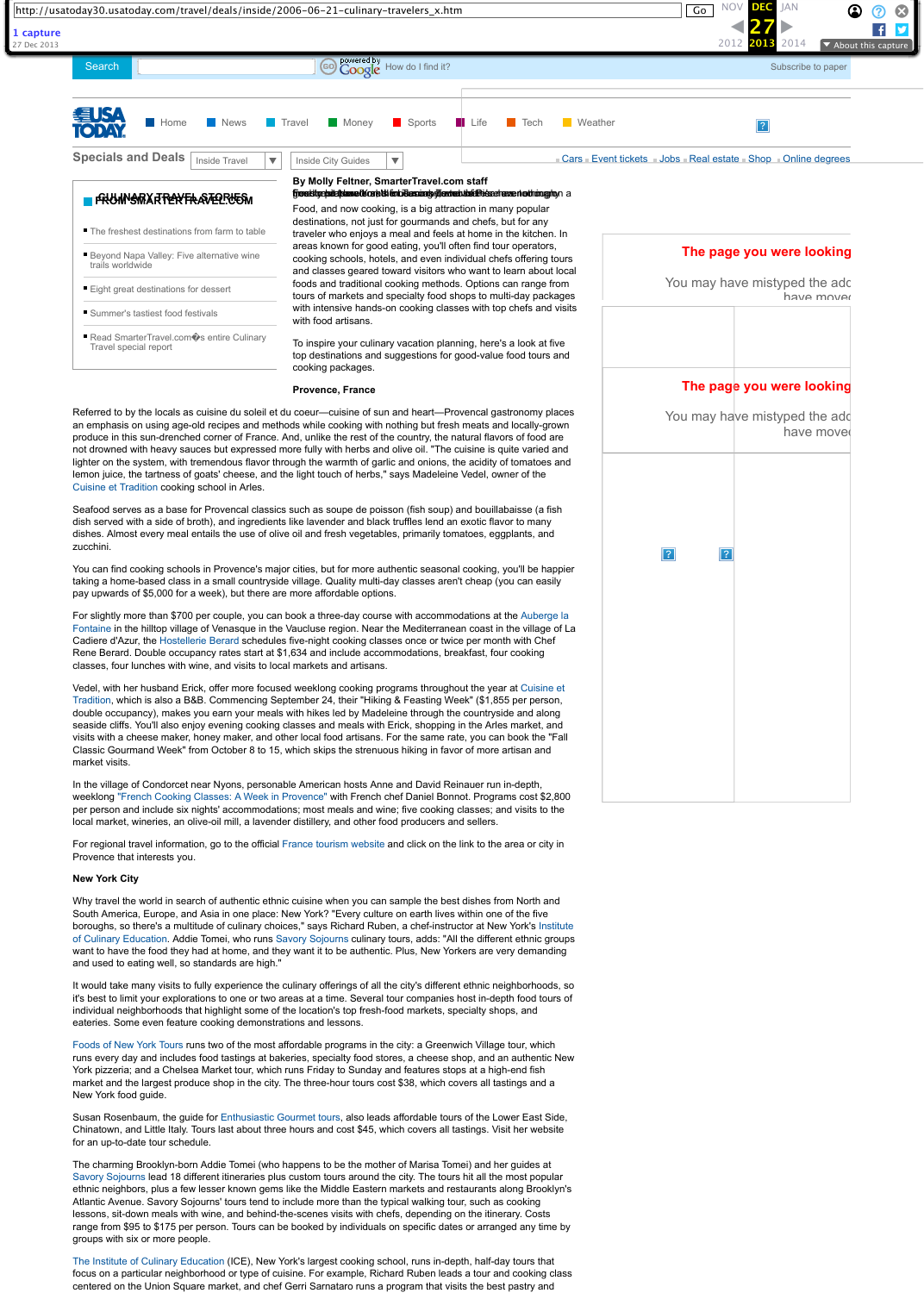chocolate shops in Lower Manhattan. Tours cost \$60 to \$100 and are scheduled throughout the year. Amateur chefs with more time to spare can sign up for ICE'[s "Cooking in New York: A Five-Day Global Culinary Adventure"](https://web.archive.org/web/20131227122603/http://www.iceculinary.com/recreational/Cooking_NewYork.shtml) that combines neighborhood tours and restaurant visits with cooking lessons at the Institute. Classes start June 26 and October 23 and cost \$975.

Read SmarterTravel.com's [New York Travel Guide](https://web.archive.org/web/20131227122603/http://www.smartertravel.com/travel-guides/new-york-city-travel-guide.html?id=974) for information about transportation, where to stay, and what to do.

## **Oaxaca, Mexico**

The state of Oaxaca (wuh-HAH-kah) is the culinary heart of Mexico, where thousands of years of indigenous cooking traditions have blended with hundreds of years of Spanish influence to create cuisine with a surprising mix of flavors. Ingredients like chili peppers and chocolate are often combined in one dish, and locally-grown produce and meats are picked up fresh from the market and painstakingly prepared using traditional tools like volcanic stone mortars and clay pots. "In Oaxaca we make slow food at its best," says Susana Trilling, a chef who runs the [Seasons of my Heart](https://web.archive.org/web/20131227122603/http://www.seasonsofmyheart.com/default.htm) cooking school.

Sometimes called the "land of seven moles," Oaxaca is best known for its seven major varieties of mole, a chilibased sauce often served over chicken that can require 30 or more different ingredients to make it properly. Mole negro (black), a sweet variety flavored with cocoa, is the most popular, but mole amarillo (yellow), verde (green), and rojo (red) are also common. Many dishes also incorporate corn, quesillo (string cheese), and chilies. Chapulines (fried grasshoppers) are often served as an appetizer or snack, and mezcal, a smoky tequila-like liquor is the Oaxaquenos' drink of choice.

Oaxaca City, the capital, and its surrounding villages host numerous cooking schools, most of which are extremely affordable in comparison to similar programs in Europe. At Trilling's [school](https://web.archive.org/web/20131227122603/http://www.seasonsofmyheart.com/default.htm) in Rancho Aurora, day classes cost \$75 and include transportation, a visit to a local market, brunch, a lecture on Oaxacan food, and the cooking of a fivecourse meal. You can also book multi-day classes and specialty food tours that focus on a specific region or festival, such as a Day of the Dead festival course. Eight-night classes that include accommodations and airport transfers cost \$1,695.

In downtown Oaxaca, Chef Iliana de la Vega teaches classes on request at her restaurant El [Naranjo,](https://web.archive.org/web/20131227122603/http://elnaranjo.com.mx/oaxaca/ingles.html) probably the most internationally renowned restaurant in the city. Classes cost \$60 and include a visit to the Benito Juarez market and lessons for a seven-dish meal preparation. Or, for \$50 per person, you can opt for daily home-based classes at [Casa Crespo](https://web.archive.org/web/20131227122603/http://www.casacrespo.com/cookingclasses.html) with Oscar Carrizosa.

More affordable classes can be arranged at [Nipa](https://web.archive.org/web/20131227122603/http://www.landmarkbangkok.com/dining_nipa.html), the Landmark Bangkok's traditional Thai restaurant, seven days a week. Prices range from \$39 for a one-day course to \$144 for a five-day course covering cooking lessons, a gift box with spices and herbs, a recipe book, an apron, and a voucher for lunch or dinner at the restaurant. The preparation of a different five-course meal is demonstrated each day. Special weekend rates at the four-star Landmark hotel start at \$99.

[For a more thorough exploration of Oaxaca's restaurants, you can book Zapotec Tours' seven-night Food of the](https://web.archive.org/web/20131227122603/http://www.food-of-the-gods-festival.com/) Gods Festival tour from October 7 to 14. Double-occupancy rates start at \$689 per person and include seven nights' accommodations at a Oaxaca hotel, an arrival transfer, daily breakfast, three dinners and two lunches at a selection of the city's top restaurants (including El Naranjo), plus several food lectures and cooking demonstrations.

To learn more about Oaxaca travel, go to the official [Oaxaca state tourism website](https://web.archive.org/web/20131227122603/http://www.aoaxaca.com/oaini.php) (Spanish only) or a third-party site such as [MexOnline](https://web.archive.org/web/20131227122603/http://www.mexonline.com/cityguide-oaxaca.htm) or [Go-Oaxaca.](https://web.archive.org/web/20131227122603/http://www.go-oaxaca.com/)

## **Bangkok and Chiang Mai, Thailand**

Thailand has some of the most diverse and flavorful cuisine in Asia, strongly influenced by its neighbors and resident ethnic minorities from India, China, Malaysia, and other countries. "Thai food has so many different flavors such as hot, spicy, sweet, sour, salty, and bitter," says Sirisuda Khamngeon of the Chiang Mai Thai Cookery [School. "Two or more flavors are often mixed together in one dish, so Thai food is quite different from any ot](https://web.archive.org/web/20131227122603/http://www.thaicookeryschool.com/)her cuisine."

Dishes such as tom yum goong (spicy prawn soup) and gaeng kheaw waan (green curry) are eaten all over the country, but Thailand also has four distinct culinary regions, each with its own local specialties. The central region is known for dishes featuring jasmine rice, while sticky rice and noodles are more popular in the north. Meals in the northeast tend to be savory, and southerners spice their food fiery hot.

Bangkok, the nation's capital, is a good place to experience cuisine from all four regions, and several of the city's ritziest hotels offer Thai cooking schools that are open to anyone. The highly rated [Oriental](https://web.archive.org/web/20131227122603/http://www.mandarinoriental.com/hotel/510000260.asp) runs the best-known school in the city, with morning classes scheduled Mondays to Saturdays. Classes cost \$120 each. A different meal is prepared every day of the week, so you can take multiple classes without repeating dishes. The hotel also has a [five-night package](https://web.archive.org/web/20131227122603/http://www.mandarinoriental.com/hotel/510000357.asp) that includes accommodations, four cooking classes, daily breakfast, limousine airport transfers, a welcome dinner, and an hour of massage. Double-occupancy rates start at \$1,450 per person.

There are also options for more hands-on courses taught in home-style facilities in Bangkok and the northern city of Chiang Mai. [The Baipai Thai Cooking School](https://web.archive.org/web/20131227122603/http://www.baipai.com/) in Bangkok has one- to five-day cooking classes that run Tuesdays through Sundays and cost \$37 per day. Each day, students prepare a four-course meal at their own cooking station with the help of instructors. Free transfers to the school are also included.

If you want to take cooking classes outside overcrowded Bangkok, the Chiang [Mai Thai Cookery School](https://web.archive.org/web/20131227122603/http://www.thaicookeryschool.com/) in northern Thailand, which is operated by a Thai-English couple, Sompon and Elizabeth Nabnian, is an excellent option. One- to five-day classes run every day and start at a mere \$26 per day. Classes include a morning activity such as a visit to the market to buy ingredients, morning and afternoon cooking lessons and meals, and transportation to and from the school.

For more travel information, go to the [Tourism Authority of Thailand website](https://web.archive.org/web/20131227122603/http://www.tourismthailand.org/).

## **Tuscany, Italy**

Tuscany is home to cuisine so fresh, simple, and tasty, that its dishes, which were once considered peasant food, now draw visitors from around the world. The best meals are always made from whatever is in season and picked up fresh at the market that day. "Tuscan cooking is fairly straightforward and very savory," says chef Guido Stucchi-Prinetti of Badia a Coltibuono. "There is a rather liberal use of selected herbs: rosemary, sage, thyme always fresh."

Saltless Tuscan bread, tomatoes, beans, and, most importantly, extra virgin olive oil are elemental to most meals. At a proper full Tuscan meal, anti-pasta and primo courses of gnocchi or pasta precede secondo courses of local meats like prized Chianina beef or wild game such as rabbit or boar.

Demand for culinary travel in Tuscany is high and even though there are dozens of cooking schools and tour options in the region, spots in popular schools can sell out early and prices are steep. Booking a weeklong package with a lesser known school or taking a shorter one- to three-day class with a top chef can help ease pricing and availability woes.

For \$2,490 per person you can book a seven-night ["Italian Cookery Course"](https://web.archive.org/web/20131227122603/http://www.italiancookerycourse.com/index2.html) package at the Casa Ombuto villa in Poppi or the secluded Torre del Tartufo villa in Chiaveretto (both in the hills between Florence and Arezzo). Packages at both locations include villa accommodations, most meals with Tuscan wines, four hands-on cooking lessons, and excursions to locations such as wineries, a salami factory, and a traditional chestnut mill. Courses are scheduled several times per month through October at both villas.

In Florence, [L'Amore di Cucina Italiana](https://web.archive.org/web/20131227122603/http://www.cookeuro.com/tuscany.html) runs a weeklong course in the offseason, from November 28 to December